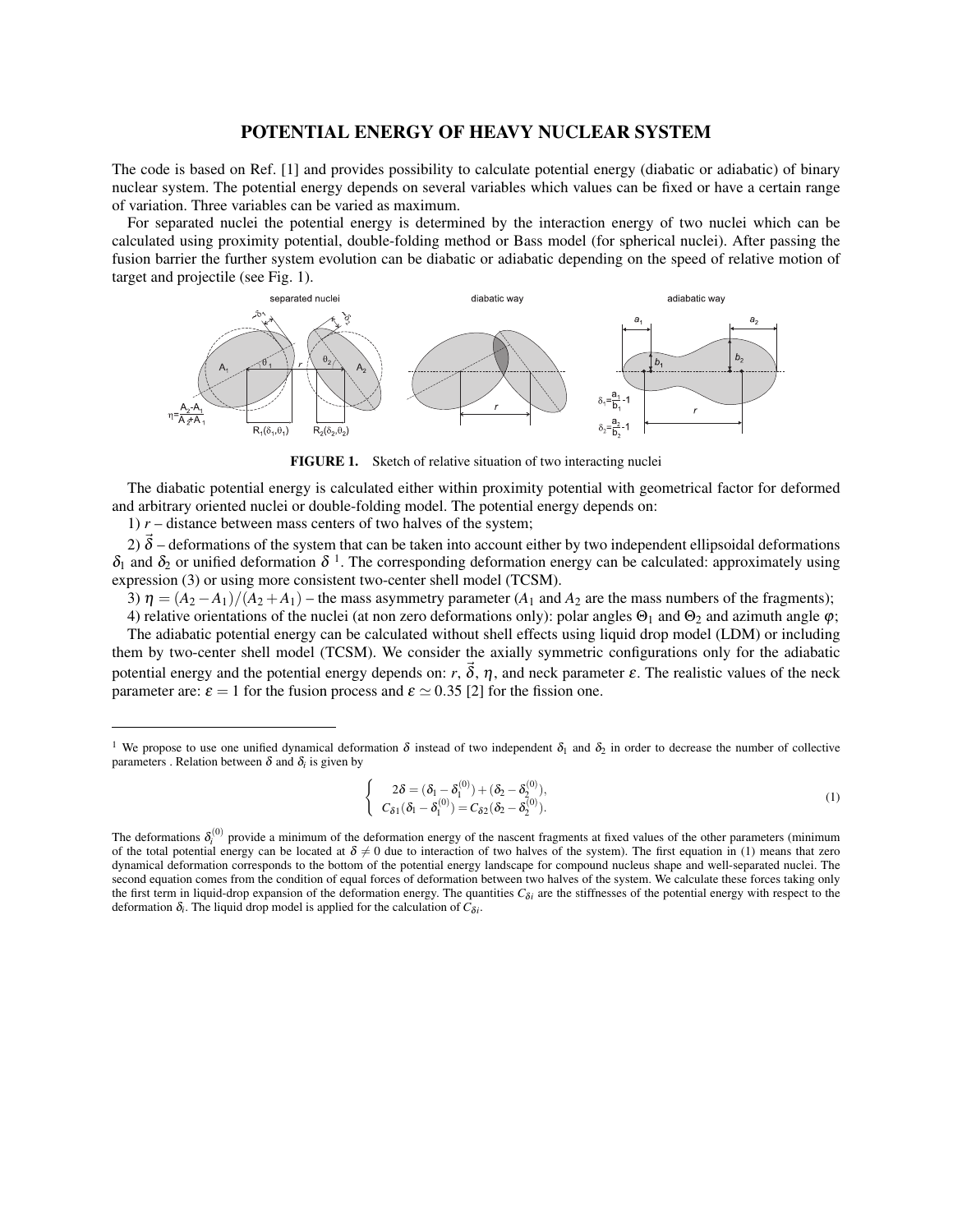

FIGURE 2. The potential energy of the system  ${}^{48}Ca+{}^{248}Cm$  for fast (the dashed curve) and slow (the solid curve) collisions.

# ADIABATIC AND DIABATIC REGIMES

Figure 2 explains difference of adiabatic and diabatic limit regimes of motion of nuclear system. The interaction potential of two separated nuclei can be calculated quite easily. But after overcoming the Coulomb barrier there are two different regimes of further evolution of the system. The diabatic regime (or so-called regime of "frozen nuclei") realizes if the approaching speed of two nuclei is fast and comparable with nucleons speed in the nuclei. In this case after the contact the nuclei try to penetrate into each other, which results in doubling of nuclear density and, finally, in appearance of repulsive core in the potential energy preventing from the density doubling [3, 4]. In the case of slow near-barrier collisions the system has enough time to change its shape and single particles levels in order to keep nuclear density constant (adiabatic condition). We see (Fig. 2) that the adiabatic potential energy noticeably differs from the diabatic one after passing the contact point. At the same time, they have to coincide for well separated nuclei.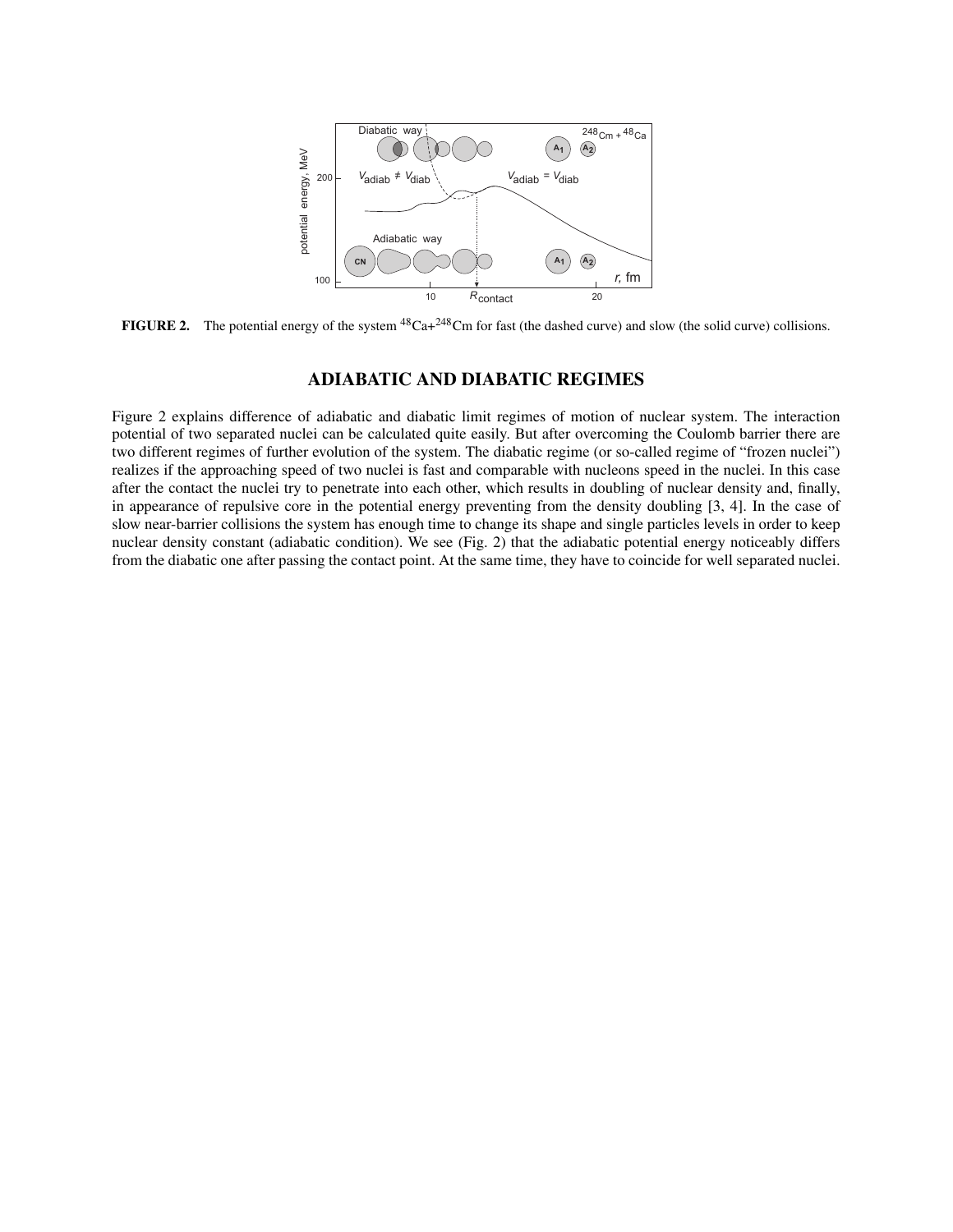## DIABATIC POTENTIAL ENERGY

The following definition is used for the diabatic potential energy  $V_{\text{diab}}$ :

$$
V_{\text{diab}}(A, Z; r, \delta_1, \Omega_1, \delta_2, \Omega_2, \eta) = V_{12} + M(A_1, Z_1; \delta_1) + M(A_2, Z_2; \delta_2) - M(A_T, Z_T; \delta_T^{g.s.}) - M(A_P, Z_P; \delta_P^{g.s.}).
$$
 (2)

Here  $V_{12}(A_1, Z_1, A_2, Z_2; r, \delta_1, \Omega_1, \delta_2, \Omega_2)$  is the interaction energy of the nuclei,  $M(A_{1,2}, Z_{1,2})$  are the masses of future fragments, and the constant value  $M(A_T, Z_T) + M(A_P, Z_P)$  (the sum of the ground state masses of target and projectile) determines zero value of the potential energy in the entrance channel at infinite distance between the nuclei. It is also easy to see that in the channels with mass rearrangement the value of V<sub>diab</sub> at infinite distance equals to the Q-value of the reaction.

For deformed nuclei (when  $\delta_1$  and  $\delta_1$  are dynamical variables)  $M(A_{1,2},Z_{1,2})$  are dependent on deformation and can be represented as a sum of the corresponding ground state mass and the deformation energy. The deformation energy can be calculated either in a harmonic approximation or using TCSM. In the harmonic approximation the deformation energy is given by

$$
\frac{1}{2}\sum_{i=1}^{2}C_{\delta i}\cdot(\delta_{i}-\delta_{i}^{g.s.})^{2}.
$$
\n(3)

Here  $C_{\delta i}$  are the stiffness parameters that can be calculated in a liquid drop model. Note that expression (3) becomes a rough approximation for large deformations and the TCSM should be applied in this case.

The interaction energy  $V_{12}$  is calculated within two models: phenomenological proximity potential and doublefolding method.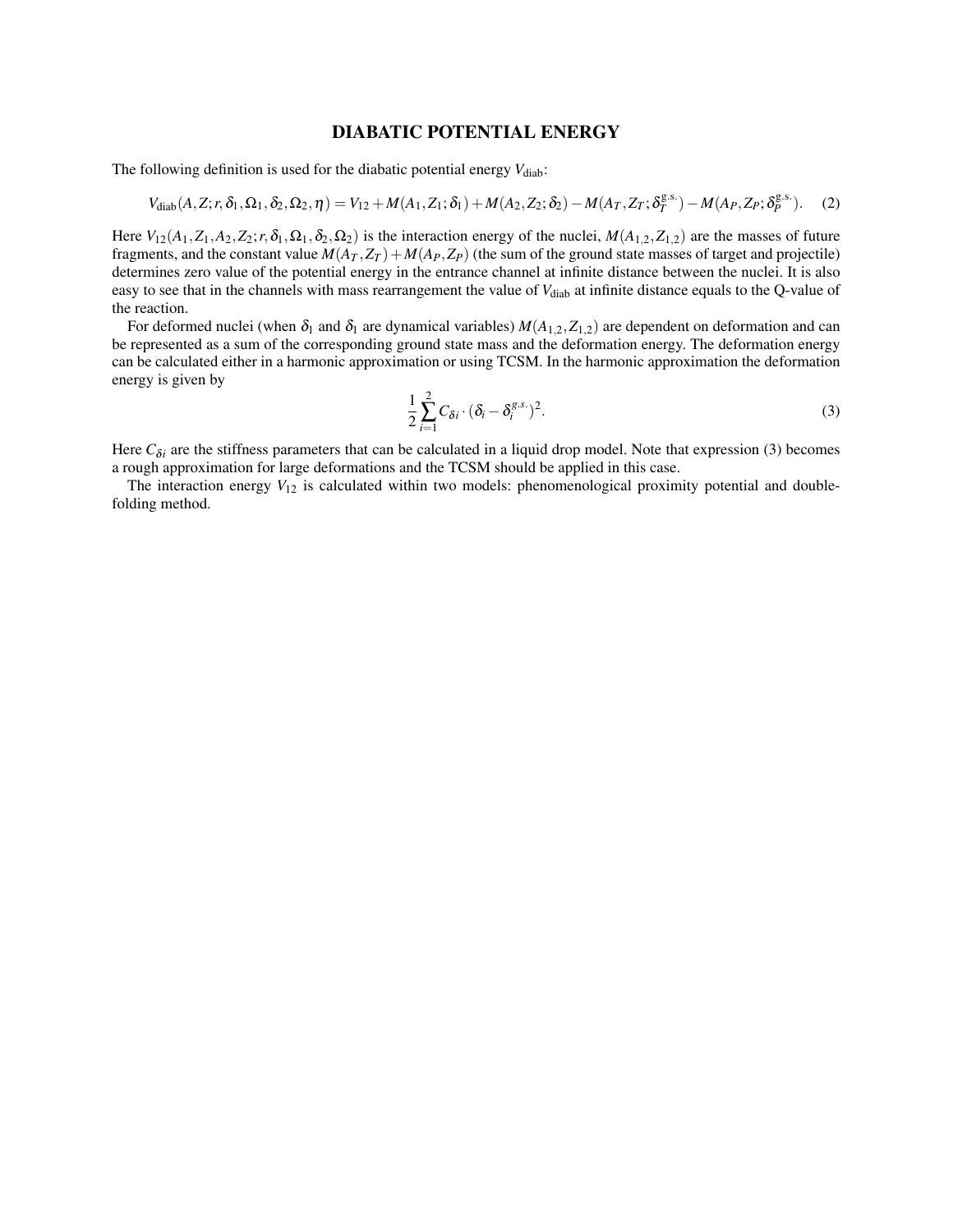#### Proximity potential

Nuclear shape can be parametrized by axially symmetrical ellipsoids. In the cylindrical coordinates the profile function looks as:

$$
\rho_s^2(z) = a^2 \left( 1 - \frac{z^2}{b^2} \right),\tag{4}
$$

where *a* and *b* are the semiaxises of the ellipsoid. The deformation of the nucleus is characterized by one parameter which can be chosen in a form  $\delta = a/b - 1$ . Due to the volume conservation one has:  $a = R_0(1 + \delta)^{2/3}$  and  $b = R_0(1+\delta)^{-1/3}$ , where  $R_0$  is the radius of spherical nuclei. The case  $\delta = 0$  corresponds to spherical nucleus. At small deformations the deformation parameter  $\delta$  is close to the  $\beta_2$  parameter that is often used  $\beta_2 \approx 4/3\sqrt{\pi/5}\,\delta \approx 1.057\,\delta.$ 

The potential energy of interaction of two deformed nuclei is a sum of the Coulomb and nuclear parts:

$$
V_{12}(r; \delta_1, \theta_1, \delta_2, \theta_2) = V_C(r; \delta_1, \theta_1, \delta_2, \theta_2) + V_N(r; \delta_1, \theta_1, \delta_2, \theta_2).
$$
\n<sup>(5)</sup>

Here and below indices  $i = 1,2$  numerate the interacting nuclei and  $\theta_{1,2}$  are the polar orientations of the nuclei (see Fig. 1).

The Coulomb interaction of two deformed separated nuclei oriented by the same angle  $\theta_1 = \theta_2 = \theta$  looks as [5]

$$
V_C(r; \delta_1, \delta_2, \theta) = \frac{Z_1 Z_2 e^2}{r} \left[ s(e_1, \Theta) + s(e_2, \Theta) - 1 + S(e_1, e_2, \Theta) \right],
$$
(6)

where  $e_i^2 = (a_i^2 - b_i^2)/r^2$  and

$$
s(e, \Theta) = 3 \sum_{n=0}^{\infty} \frac{P_{2n}(\cos(\Theta))}{(2n+1)(2n+3)} e^{2n},
$$
  
\n
$$
S(e_1, e_2, \Theta) = 9 \sum_{j,k=1}^{\infty} \frac{(2j+2k)! P_{2j+2k}(\cos(\Theta))}{(2j+1)(2j+3)(2k+1)(2k+3)(2j)!(2k)!} e^{2j} e^{2k}
$$
\n(7)

The most general case of two arbitrarily oriented spheroids can be found in [6].

The nuclear energy of interaction of two separated nuclei is often parametrized in a simple calculations by proximity potential [7]

$$
V_{\text{prox}}(\xi) = 4\pi \gamma b P_{\text{sph}}^{-1} \cdot \Phi(\xi/b). \tag{8}
$$

Here  $\xi = r - R_1(\delta_1, \theta_1) - R_2(\delta_2, \theta_2)$  is the distance between nuclear surfaces (see Fig. 1);  $\Phi(\xi/b)$  is the unified dimensionless form-factor; *b* is the parameter of thickness of nuclear surface ( $\approx 1$  fm);  $\gamma = \gamma_0(1 - 1.7826 \cdot I^2)$ ;  $\gamma_0 \approx 0.95$  MeV fm<sup>-2</sup> is the coefficient of surface tension;  $I = (N - Z)/A$ ;  $P_{\text{sph}} = 1/\bar{R}_1 + 1/\bar{R}_2$  and  $\bar{R}_i = R_i[1 - (b/R_i)^2]$ . This interaction is mostly sensitive to the choice of the nuclear radii. The realistic results are obtained with  $r_0 \approx 1.16$  fm for radii of heavy nuclei (*A* > 40) and  $r_0 \approx 1.22$  fm for nuclei with  $A \sim 16$ . The main advantage of the proximity potential is the absence of any adjustable parameters.

The value of attraction of two nuclear surfaces depends also on their curvatures [7, 8]. It is taken into account usually by the replace of  $P_{\text{sph}}$  in (8) on the expression

$$
P(\delta_1, \theta_1, \delta_2, \theta_2) = \left[ (k_1^{\parallel} + k_2^{\parallel}) (k_1^{\perp} + k_2^{\perp}) \right]^{1/2}, \tag{9}
$$

where  $k_i^{\parallel,\perp}$  $\frac{1}{2}$  are the main radii of the local curvature of the target and projectile surfaces (see, e.g., [9]). For the spherical nuclei  $k_i^{||, \perp} = R_i^{-1}$  and  $P = P_{\text{sph}}$ . In the case of dynamically deformed nuclei with  $\theta_1 = \theta_2 = 0$ , the local curvature of the surfaces can be found in a close form

$$
P(\delta_1, \theta_1 = 0, \delta_2, \theta_2 = 0) = \frac{(1 + \delta_1)^{4/3}}{\bar{R}_1} + \frac{(1 + \delta_2)^{4/3}}{\bar{R}_2}
$$
(10)

For deformed rotating nuclei one needs to take into account difference of nearest distance between nuclear surfaces ξ<sub>*s*</sub> from ξ<sup>*f*</sup>, that is calculated along central line (see Fig. 1). But for realistic deformations the effect of  $\xi_s \neq \xi$  for evaluation of the interaction energy and fusion cross section is rather small in comparison with ( $P \neq P_{\text{sph}}$ ) [10]. The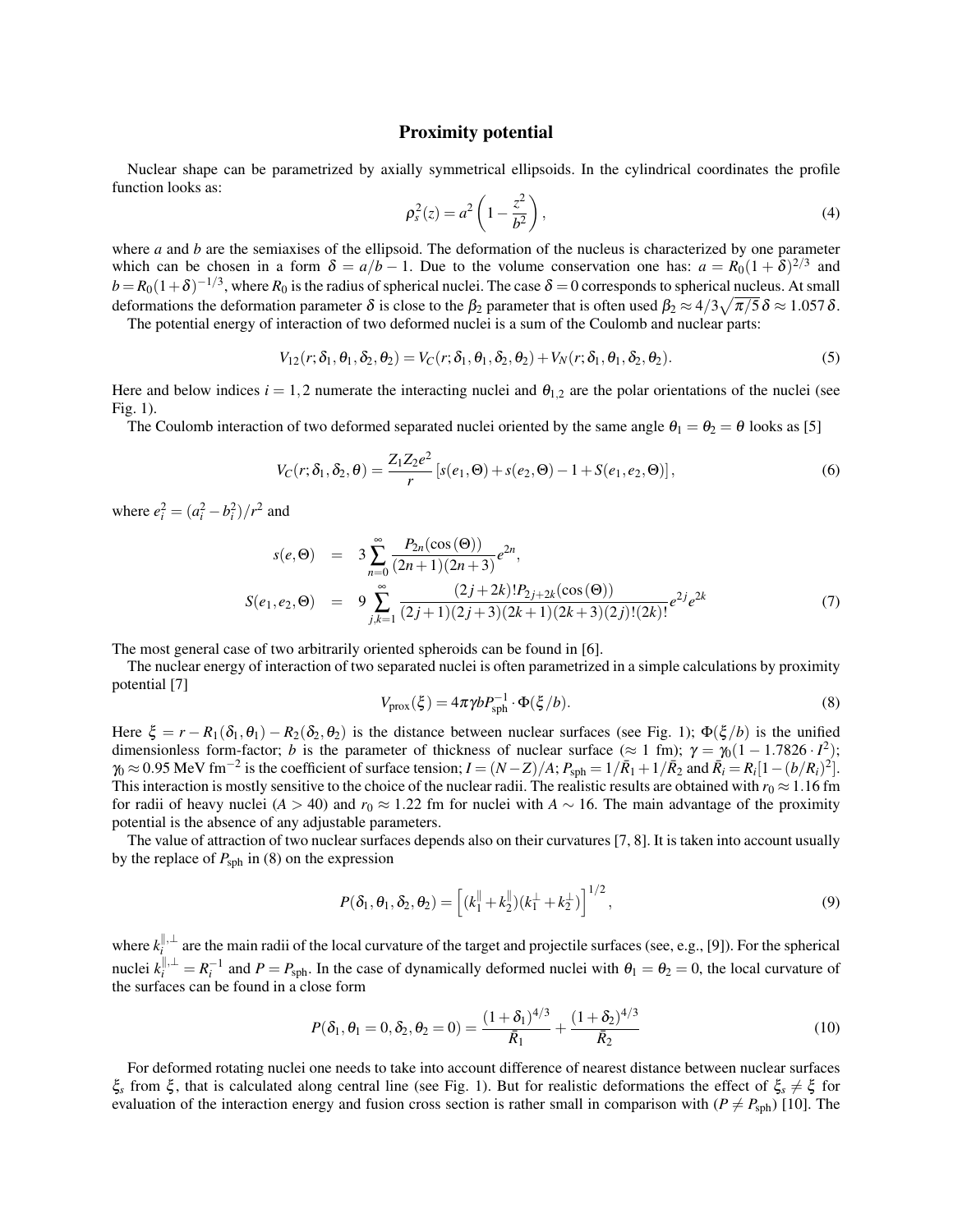main contribution to the nucleus-nucleus potential is introduced by the interaction of the nearest nucleons. Thus, instead of simple replacement of *P*sph on *P* in (8) for the short-range nuclear interaction it is more correctly to use the expression  $V_N = G(\delta_1, \theta_1, \delta_2, \theta_2) \cdot V_N^0(r, \delta_1, \theta_1, \delta_2, \theta_2)$ , where  $V_N^0$  is the interaction calculated taking into account nuclear deformations and their orientations, but without including the curvatures of nuclear surfaces, and  $G(\delta_1,\theta_1,\delta_2,\theta_2)$  is the geometrical factor that take into account change in number of interaction nucleons situated in nearest slices of two nuclei in comparison with the case of spherical nuclei (see [11] for further details).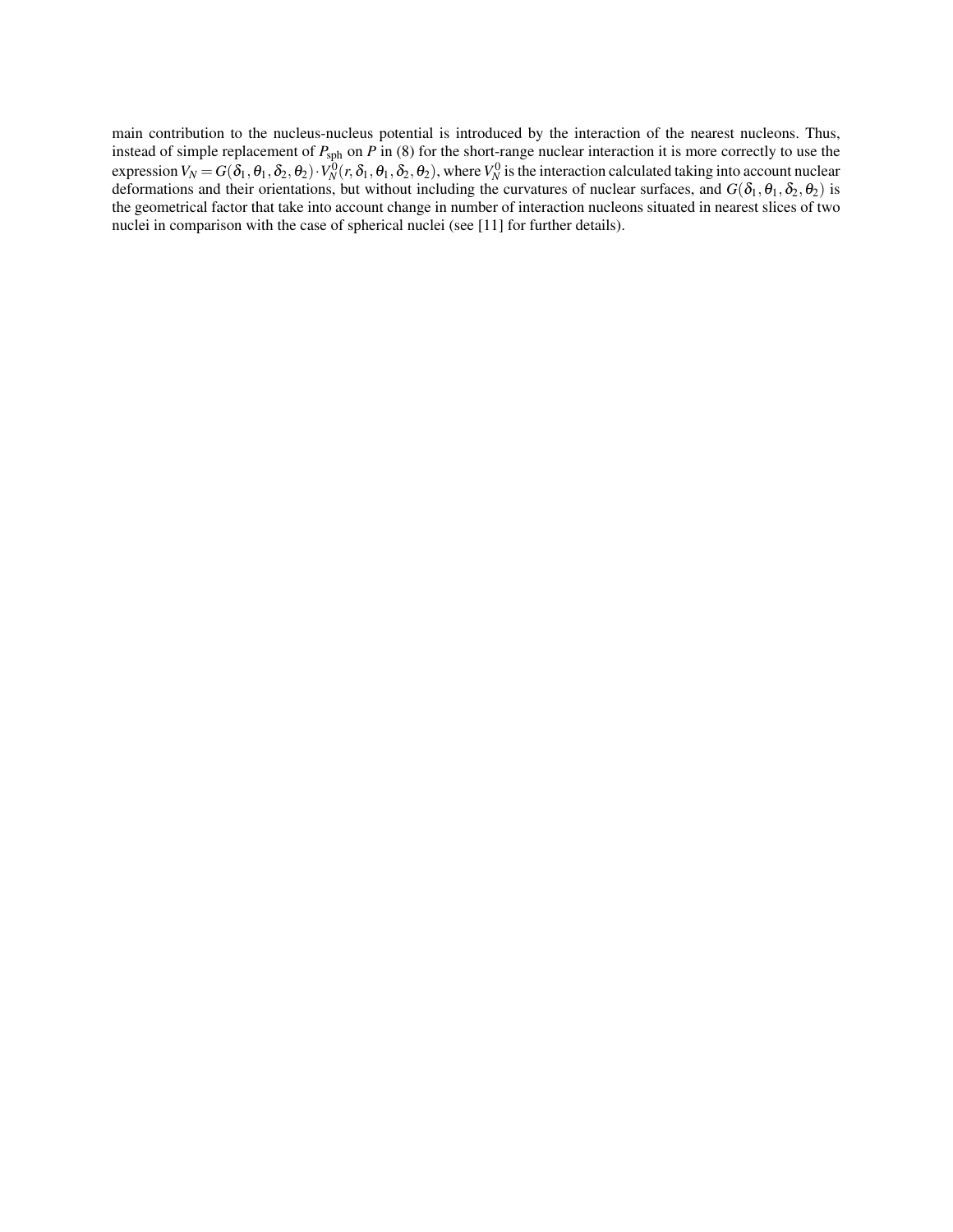#### Folding potential

The double-folding procedure consists in summation of the effective nucleon-nucleon interaction (see, e.g., [12]). In this approach the effects of deformation and orientation are taken into account automatically. According to the folding procedure the interaction energy of two nuclei is given by

$$
V_{12}(r; \delta_1, \Omega_1, \delta_2, \Omega_2) = \int_{V_1} \rho_1(\mathbf{r}_1) \int_{V_2} \rho_2(\mathbf{r}_2) \nu_{NN}(\mathbf{r}_{12}) d^3 r_1 d^3 r_2,
$$
\n(11)

where  $v_{NN}(\mathbf{r}_{12} = \mathbf{r} + \mathbf{r}_2 - \mathbf{r}_1)$  is the effective nucleon-nucleon interaction and  $\rho_i(\mathbf{r}_i)$  are the density distributions of nuclear matter in the nuclei  $(i = 1, 2)$ . The nuclear density is usually parametrized by the Fermi-type function  $\rho(\mathbf{r}) = \rho_0 \left[1 + \exp\left(\frac{r - R(\Omega_\mathbf{r})}{a}\right)\right]^{-1}$ , where  $R(\Omega_\mathbf{r})$  is the distance to the nuclear surface ( $\Omega_\mathbf{r}$  are the spherical coordinates of **r**), and the value  $\rho_0$  is determined from the condition  $\int \rho_i d^3 r = A_i$ . There are two independent parameters in this formula: the diffuseness of the nuclear density  $a$  and the nuclear radius parameter  $r_0$ .

The effective nucleon-nucleon potential consists of the Coulomb and nuclear parts  $v_{NN} = v_{NN}^{(N)} + v_{NN}^{(C)}$ . One of the most frequently used nucleon-nucleon potential in the theory of nuclear reactions is M3Y potential [13, 14, 15]. It is a sum of three Yukawa functions and consists of direct and exchange parts. The parameters of the M3Y potential were fitted well to the experimental data on nucleus scattering. It is also possible to reproduce the fusion barriers using this potential by the appropriate choice of the nuclear radii and diffuseness of the nuclear matter distribution.

At the same time, the M3Y potential leads to a very strong attraction in the region of overlapping nuclei, where due to the Pauli principle the repulsion has to appear. One of solutions of this problem was suggested in [16]. The idea was to add to the original M3Y potential a zero-range term that would simulate repulsion. The folding expression with this extended M3Y potential has five free parameters. In our opinion, it is very difficult or even impossible to make a good systematics of this five parameters basing only on the fusion barrier data.

Therefore, we prefer to use another nucleon-nucleon potential proposed by A. B. Migdal [17]. The Migdal nucleonnucleon potential is zero-range density-dependent potential. It has the form

$$
v_{NN}^{(N)}(\mathbf{r}_1, \mathbf{r}_2) = C \left[ F_{\text{ex}} + (F_{\text{in}} - F_{\text{ex}}) \frac{\rho_1(\mathbf{r}_1) + \rho_2(\mathbf{r}_2)}{\rho_{00}} \right] \delta(\mathbf{r}_{12}) = v_{\text{eff}}(\mathbf{r}_1, \mathbf{r}_2) \delta(\mathbf{r}_{12}),
$$
  
\n
$$
F_{\text{ex(in)}} = f_{\text{ex(in)}} \pm f_{\text{ex(in)}}'.
$$
\n(12)

Here "+" corresponds to the interaction of identical particles (proton-proton or neutron-neutron) and "-" to the protonneutron interaction. For the fixed value of the constant  $C=300$  MeV fm<sup>3</sup> the following values of the amplitudes were recommended in [17]:  $f_{in} = 0.09$ ;  $f_{ex} = -2.59$ ;  $f'_{in} = 0.42$ ;  $f'_{ex} = 0.54$ . The value  $\rho_{00}$  is a mean value of nuclear densities in the centers of the nuclei  $\rho_{00} = (\rho_{01} + \rho_{02})/2$ . The potential (12) is defined by the amplitude  $F_{\rm ex}$  ("ex" means external) for the interaction of "free" nucleons (i.e., nucleons from the tails of the nuclear density distributions, where  $\rho_1(\mathbf{r}_1) + \rho_2(\mathbf{r}_2) \simeq 0$ ; by the amplitude  $F_{\text{in}}$  ("in" means internal) for the interaction of a free nucleon with a nucleon inside the nucleus  $(\rho_1(\mathbf{r}_1)+\rho_2(\mathbf{r}_2) \simeq \rho_{00})$ ; and by the value  $(2F_{in} - F_{ex})$  if both nucleons are inside the nuclei (double nuclear density region).

The density of nuclear matter  $\rho_i$  is a sum of the proton and neutron densities  $\rho_i = \rho_i^{(p)} + \rho_i^{(n)}$  $i^{(n)}$ . Then the final expression for  $V_{12}$  is

$$
V_{12}(r; \delta_1, \Omega_1, \delta_2, \Omega_2) = \int_{V_1} \rho_1^{(p)}(\mathbf{r}_1) d^3 r_1 \int_{V_2} \rho_2^{(p)}(\mathbf{r}_2) \frac{e^2}{r_{12}} d^3 r_2 +
$$
  

$$
\int_{V_1} \left\{ \left[ \rho_1^{(p)}(\mathbf{r}_1) \rho_2^{(p)}(\mathbf{r}_1 - \mathbf{r}) + \rho_1^{(n)}(\mathbf{r}_1) \rho_2^{(n)}(\mathbf{r}_1 - \mathbf{r}) \right] v_{\text{eff}}^{(+)}(\mathbf{r}_1, \mathbf{r}_1 - \mathbf{r}) +
$$
  

$$
\left[ \rho_1^{(p)}(\mathbf{r}_1) \rho_2^{(n)}(\mathbf{r}_1 - \mathbf{r}) + \rho_1^{(n)}(\mathbf{r}_1) \rho_2^{(p)}(\mathbf{r}_1 - \mathbf{r}) \right] v_{\text{eff}}^{(-)}(\mathbf{r}_1, \mathbf{r}_1 - \mathbf{r}) \right\} d^3 r_1,
$$
 (13)

where upper index ("(+)" or "(-)") in the effective nucleon-nucleon potential corresponds to the sign in the second equation in (12).

For the calculations we use equal proton and neutron densities in the nucleus center:  $\rho_0^{(p)} = \rho_0^{(n)}$  $\binom{n}{0}$  and different radii of these densities. Thus, we have two free parameters: the radius of the charge distribution  $R^{(p)} = r_0^{(p)}$  $^{(p)}_0A^{1/3}$  and the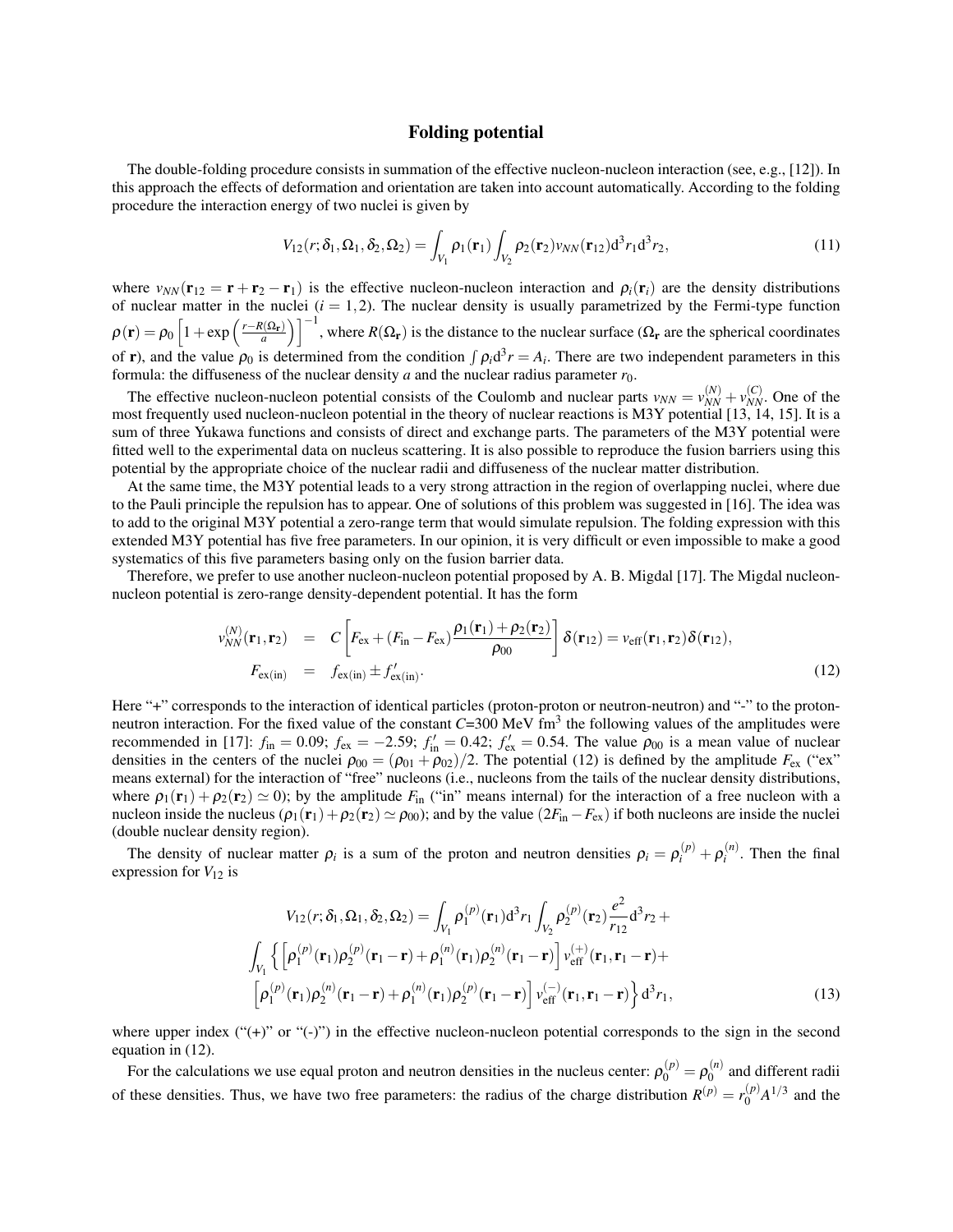

**FIGURE 3.** Dependence of the parameter  $r_0^{(p)}$  on *Z*. The open squares [18] and circles [19] are the experimental data. The curve represents our parametrization of the data by expression (14).

diffuseness *a*. Parametrization of  $r_0^{(p)}$  $_{0}^{(p)}$  can be obtained by fitting the corresponding experimental data [18, 19]. We propose the following parametrization:

$$
r_0^{(p)}(Z) = 0.94 + \frac{32}{Z^2 + 200},\tag{14}
$$

shown in Fig. 3. This expression can be used for the nuclei heavier than carbon. The values of the second parameter of



FIGURE 4. Difference between the fusion barrier heights (a) and their positions (b) obtained within the folding potential with the Migdal forces and the Bass potential ("experimental data"). The calculations were performed for all the possible combinations of the spherical nuclei <sup>16</sup>O, <sup>40</sup>Ca, <sup>48</sup>Ca, <sup>60</sup>Ni, <sup>50</sup>Zr, <sup>124</sup>Sn, <sup>144</sup>Sm, <sup>208</sup>Pb.

the model (the diffuseness of the nuclear matter distribution *a*) were fitted in order to describe the experimental fusion barriers for spherical nuclei. Using all the possible combinations of the spherical nuclei  ${}^{16}O$ ,  ${}^{40}Ca$ ,  ${}^{48}Ca$ ,  ${}^{60}Ni$ ,  ${}^{90}Zr$ ,  $124$ Sn,  $144$ Sm,  $208$ Pb we obtained the parametrization:

$$
a(Z) = 0.734 - 150/(Z^2 + 500),\tag{15}
$$

which is recommended for the calculation of the nucleus-nucleus folding potentials for nuclei  $A_{1,2} \geq 16$ .

The difference between the calculated and "experimental" (the Bass barriers [20]) fusion barriers is shown in Fig. 4. We reproduce the "experimental" data with accuracy of 2 MeV for the barrier height and 0.3 fm for the barrier position.

Figure 5 shows the dependence of the folding potential with the Migdal forces on the distance between mass centers and relative orientations for the system <sup>64</sup>Zn +<sup>150</sup> Nd. Dependence on the azimuthal angle  $\Delta\varphi$  is given in Fig. 5 (a) and (b). Case (c) shows the dependence on the polar orientation (orientation in the reaction plane). The polar angle  $\theta$ influences the diabatic potential energy significantly while the dependence on the angle  $\Delta\varphi$  is very weak. In the case (a) the value of the fusion barrier changes on the value about 2 MeV and in the case (b) the change is even less (about 1 MeV). The barrier position in the cases (a) and (b) changes insignificantly too. It should be also mentioned that the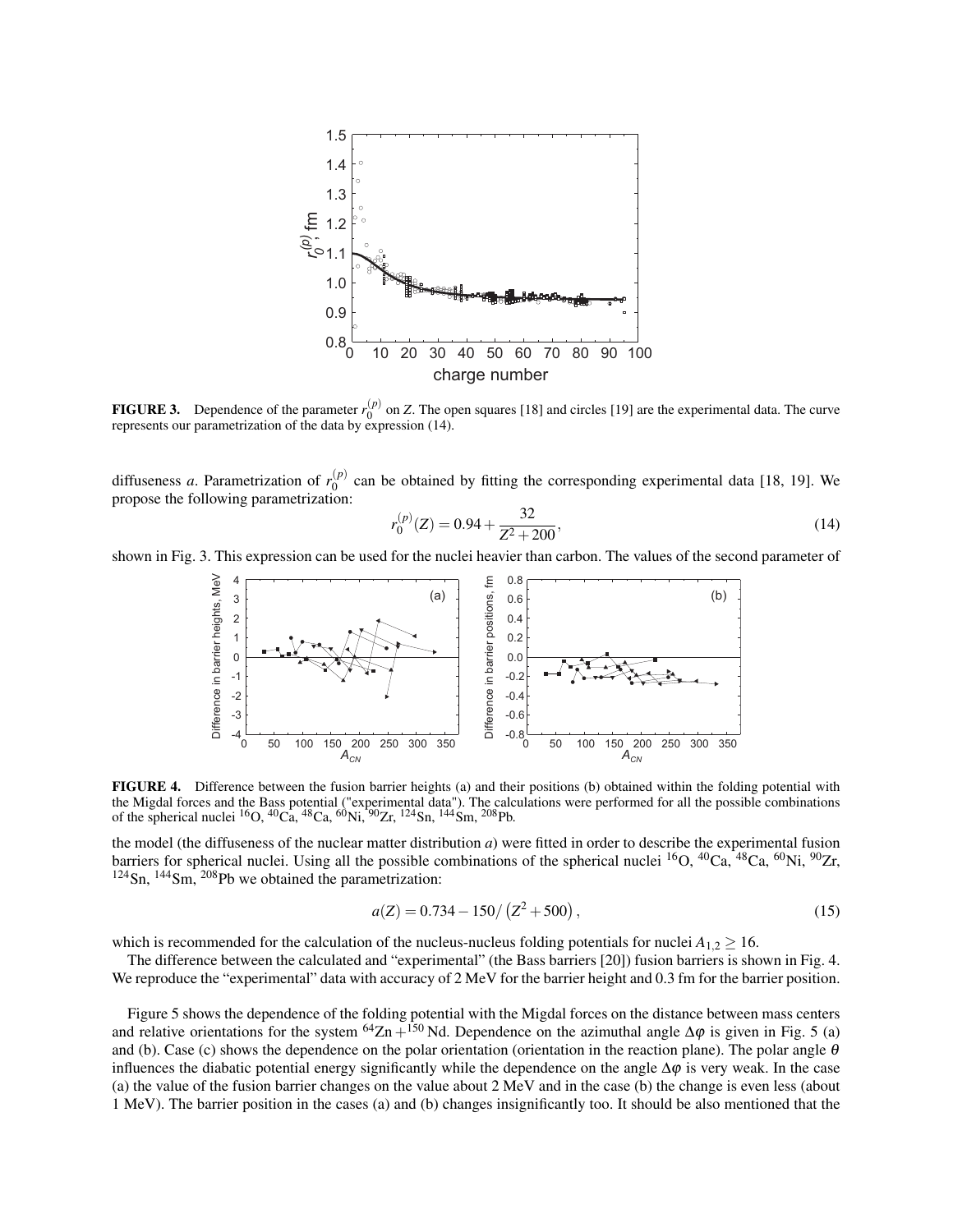

FIGURE 5. Folding potential with the Migdal forces as a function of the relative distance *r* and various orientations of the nuclei  $^{64}Zn(\delta^{g.s.} = 0.22)$  and  $^{150}Nd(\delta^{g.s.} = 0.24)$ . Case (a) corresponds to  $\theta_1 = \theta_2 = \pi/4$ , case (b) – to  $\theta_1 = \theta_2 = \pi/2$ , and case (c) – to  $\Delta \varphi = 0$ . The relative positions of the nuclei are shown schematically in the upper part of the figure.

diabatic double-folding potential with the Migdal forces has qualitatively correct behavior for small distances between mass centers of the interacting nuclei (see Fig. 5 (c)): the repulsive core appears in the region of overlapping nuclear densities.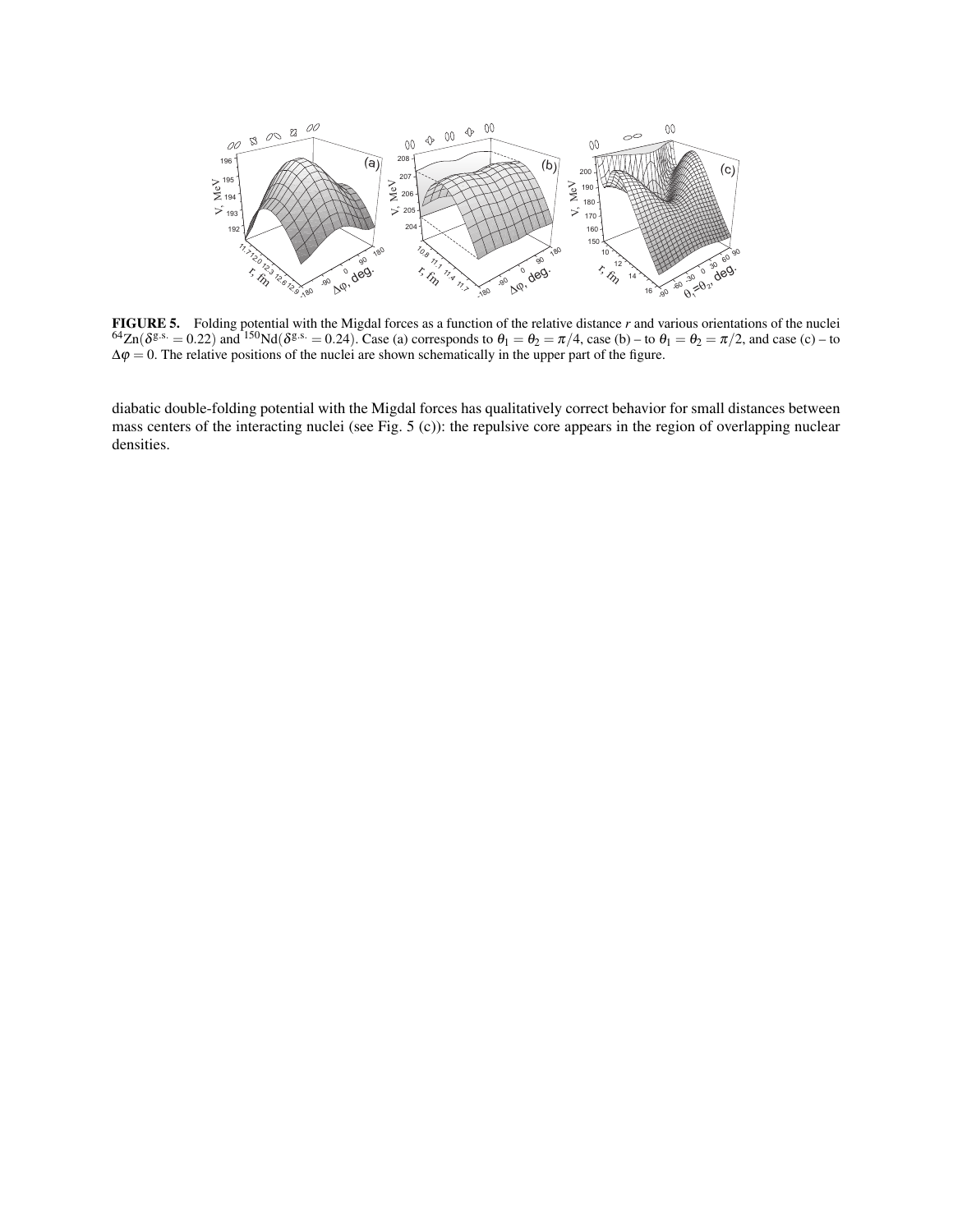#### ADIABATIC POTENTIAL ENERGY

The adiabatic potential energy is defined as a difference between the mass of the whole nuclear system (the system could be either mononucleus or two separated nuclei) and the ground state masses of target and projectile

$$
V_{\text{adiab}}(A, Z; r, \vec{\delta}, \eta) = M(A, Z; r, \vec{\delta}, \eta) - M(A_T, Z_T; \delta_T^{g.s.}) - M(A_P, Z_P; \delta_P^{g.s.}).
$$
\n(16)

The last two terms in expression (16) provide a zero value of the adiabatic potential energy in the entrance channel of the reaction for the ground state deformations of the target and projectile at infinite distance between them.

The standard macro-microscopic model based on the Strutinsky shell-correction method [21, 22] is usually used for calculation of the total mass:

$$
M(A, Z; r, \vec{\delta}, \eta) = M_{\text{mac}}(A, Z; r, \vec{\delta}, \eta) + \delta E(A, Z; r, \vec{\delta}, \eta). \tag{17}
$$

Here  $M_{\text{mac}}$  is the liquid drop mass which reproduces a smooth part of the dependence of the mass on deformation and nucleon composition. The second term  $\delta E$  is the microscopic shell correction which is usually calculated using the Strutinsky shell-correction method. It gives non-smooth behavior due to irregularities in shell structure.

The macroscopic mass  $M_{\text{mac}}$  is calculated in the framework of finite-range liquid-drop model [23, 24, 25] (FRLDM):

$$
M_{\text{FRLDM}} \quad (A, Z; r, \vec{\delta}, \eta) = M_p Z + M_n N - a_v (1 - k_v I^2) A
$$
  
+ 
$$
a_s (1 - k_s I^2) B_n (r, \vec{\delta}, \eta) A^{2/3} + \frac{3}{5} \frac{e^2 Z^2}{r_0 A^{1/3}} B_C (r, \vec{\delta}, \eta)
$$
  
- 
$$
\frac{3}{4} \frac{e^2}{r_0} \left(\frac{9Z^4}{4\pi^2 A}\right)^{1/3} + f(k_F r_p) \frac{Z^2}{A} - c_a (N - Z) + a_0 A^0
$$
  
+ 
$$
W \left( |I| + \begin{cases} 1/A, & Z \text{ and } N \text{ equal and odd} \\ 0, & \text{otherwise} \end{cases} \right)
$$
  
+ 
$$
\left\{ \begin{array}{ll} \frac{1}{\Delta} & \frac{1}{\Delta} \\ \frac{1}{\Delta} & \text{ odd and } N \text{ even} \\ \frac{1}{\Delta} & Z \text{ even and } N \text{ odd} \\ 0, & Z \text{ and } N \text{ even} \end{array} \right\} - a_{e1} Z^{2.39}.
$$
 (18)

Here the meanings of the terms are the following: the masses of *Z* protons and *N* neutrons; volume energy; nuclear (surface) and Coulomb energies depending on deformation via dimensionless functionals  $B_n(r, \vec{\delta}, \eta)$  and  $B_C(r, \vec{\delta}, \eta)$ ; Coulomb exchange correction; proton form-factor correction to the Coulomb energy; charge-asymmetry energy [(*N* − *Z*)-term]; *A*<sup>0</sup>-term (constant); Wigner energy; average pairing energy; and energy of bound electrons. For calculation of the shell-correction we apply the well-known two-center shell model (TCSM) proposed in [26, 27, 28].



FIGURE 6. Difference between the experimental and theoretical ground state masses ( $\delta M = M_{\text{exp}} - M_{\text{th}}$ ): (a) with parameters recommended in [25]; (b) with parameters obtained in the present work (see Tab. 1). (c) Difference between the experimental and theoretical saddle point masses.

Figure 6 shows difference between the experimental and calculated ground state masses as a function of the mass number *A*. In case (a) the difference is obtained with the original values of the parameters of the macroscopic mass formula suggested by P. Möller et al. [25]. We see that the dependence has a systematic slope. This slope can be corrected by additional fitting of five constants in the Weizsäcker-type formula (18). The results are shown in Fig. (b) and the values of the fitted parameters are listed in Table 1. The obtained rms error is 1.19 MeV, which is good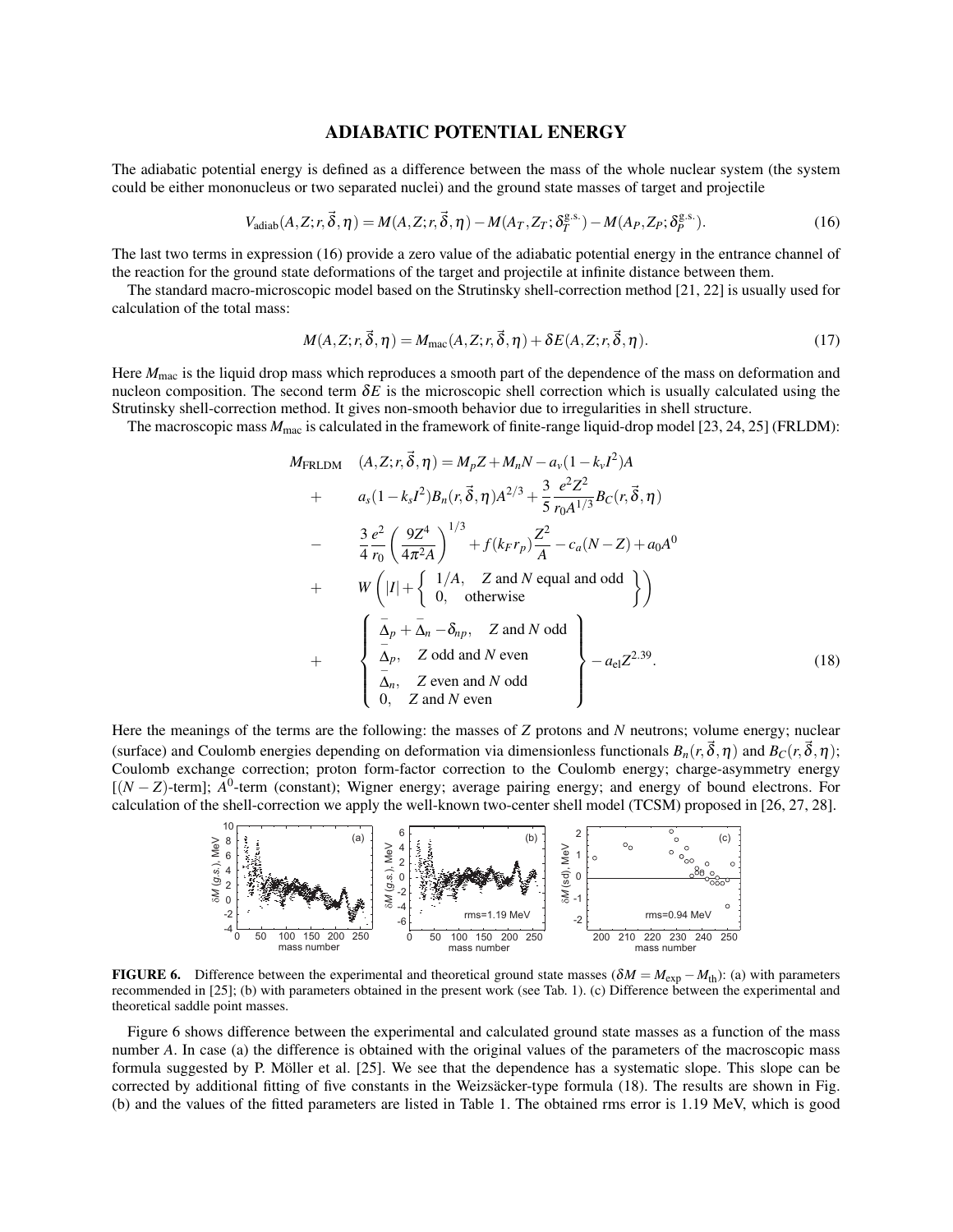enough for our purposes. For these calculations we restricted ourselves by ellipsoidal shapes of the nuclei. The next important characteristic of the potential energy landscape is the fission barrier which is the difference between the nuclear masses at the saddle point and ground state  $B_f = M(\text{sd}) - M(\text{g.s.})$ . In Fig. 6 (c) we compare the experimental  $(B_f^{(exp)} + M^{(exp)}(g.s.)$  and theoretical saddle point masses. This quantity is reproduced within 2 MeV. The saddle point deformations have been calculated in three dimensional deformation space (see next section for details of the degrees of freedom used).

TABLE 1. Parameters of macroscopic mass formula (18)

| parameter $a_v$ (MeV) |                  |       | $k_v$ $a_0$ (MeV) $c_a$ (MeV) W (MeV) |        |
|-----------------------|------------------|-------|---------------------------------------|--------|
| $\lceil 25 \rceil$    | 16.00126 1.92240 | 2.615 | 0.10289                               | 30.0   |
| present work          | 16.02590 1.91385 | 6.711 | 0.04998                               | 27.276 |



FIGURE 7. The adiabatic potential energy for the system <sup>296</sup>116  $\leftrightarrow$  <sup>48</sup> Ca+<sup>248</sup>Cm obtained within the extended (solid curve) and standard (dash-dotted curve) version of the macro-microscopic model. The dashed curve is the diabatic potential energy calculated within the double-folding model.

In spite of a rather good agreement with the experimental ground state masses and fission barriers, direct application of the standard macro-microscopic approach and, in particular, expression (18), to the case of highly deformed mononucleus or two separated nuclei leads to incorrect result. In Fig. 7 (a) the adiabatic potential energy calculated within the standard macro-microscopic model and the diabatic one are shown. As mentioned above, they have to coincide in the region of well separated nuclei. But in this region the standard macro-microscopic approach results in a wrong behavior of the adiabatic potential energy. In order to understand the main reason of this discrepancy we should analyze the expression for the macroscopic mass (18). One can see that some of the terms in this formula are nonadditive over *Z* and *N* numbers. In fact, the only additive part in this expression is  $M_pZ + M_nN - c_q(N - Z)$ . In the special case of equal charge densities in the target, projectile, mononucleus, and then in reaction fragments  $Z_1/A_1 = Z_2/A_2$ , the volume, surface, and Coulomb terms will be also additive (but not in the general case). In the entrance channel the charge densities in the projectile and target are very different usually, i.e.  $Z_P/A_P \neq Z_T/A_T$ .

This nonadditivity of (18) (in particular, the difference in the charge densities) results in incorrect description of transition from the ground state mass of the compound nucleus to the masses of two separated fragments. This problem with the constant and Wigner terms was pointed out in [29, 30, 31, 32]. It was suggested there to take into account a deformation dependence of these terms.

In the present paper we propose to use the following procedure. It was shown above that the standard macromicroscopic model agrees well with the experimental data on the ground state masses and fission barriers. On the other hand, the double-folding model reproduces the data on the fusion barriers and the potential energy in the region of separated nuclei (in this region the diabatic and adiabatic potential energies should coincide). Thus, we propose to use the correct properties of these two potentials and to construct the adiabatic potential energy as

$$
V_{\text{adiab}}(A, Z; r, \vec{\delta}, \eta) = \left\{ \left[ M_{\text{FRLDM}}(A, Z; r, \vec{\delta}, \eta) + \delta E_{\text{TCSM}}(A, Z; r, \vec{\delta}, \eta) \right] \right\}
$$
  
- 
$$
\left[ M_{\text{FRLDM}}(A_P, Z_P; \vec{\delta}_P^{\text{g.s.}}) + \delta E_{\text{TCSM}}(A_P, Z_P; \vec{\delta}_P^{\text{g.s.}}) \right]
$$
  
- 
$$
\left[ M_{\text{FRLDM}}(A_T, Z_T; \vec{\delta}_T^{\text{g.s.}}) + \delta E_{\text{TCSM}}(A_T, Z_T; \vec{\delta}_T^{\text{g.s.}}) \right] \right\} B(r, \vec{\delta}, \eta)
$$
  
+ 
$$
V_{\text{diab}}(A, Z; r, \delta_1, \delta_2, \eta) \left[ 1 - B(r, \vec{\delta}, \eta) \right].
$$
 (19)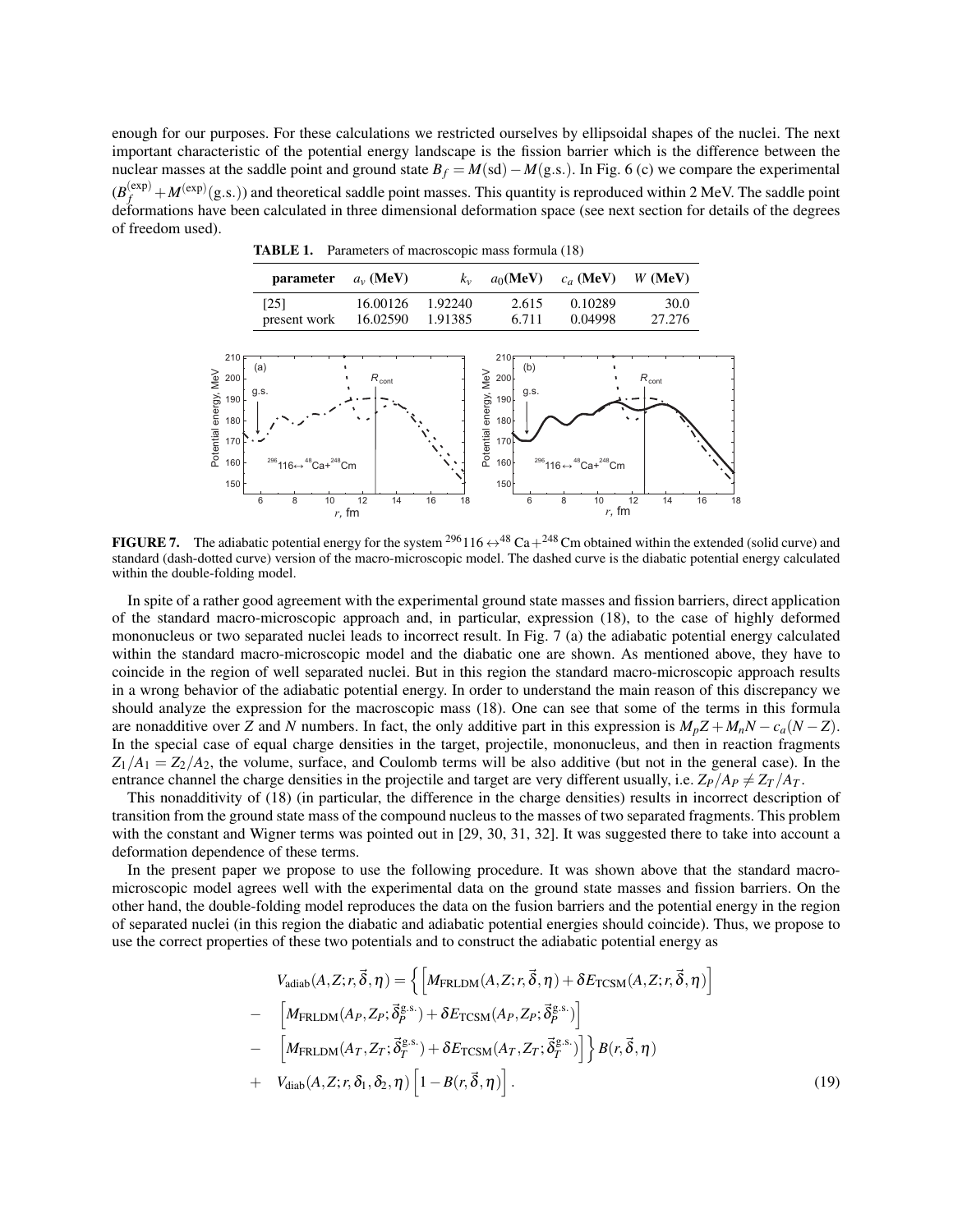The function  $B(r, \vec{\delta}, \eta)$  defines transition from the properties of two separated nuclei to those of the mononucleus. The function  $B(r, \vec{\delta}, \eta)$  is rather arbitrary. We only know that it should be unity for the ground state region of mononucleus and it should tend to zero for completely separated nuclei. We use the following expression for it:  $B(r, \vec{\delta}, \eta) = \left[1 + \exp\left(\frac{r - R_{\text{cont}}}{a_{\text{diff}}}\right)\right]^{-2}$ , where  $R_{\text{cont}}(\vec{\delta}; A_1, A_2)$  is the distance between mass centers corresponding to the touching or scission point of the nuclei, and  $a_{diff}$  is the adjustable parameter. Using the value  $a_{diff} = 0.5$  fm we reproduce the fusion barriers.

We call the new procedure for the calculation of the adiabatic potential energy, defined by expression (19), the extended macro-microscopic approach. An example of the adiabatic potential energy calculated within the extended macro-microscopic approach is shown in Fig. 7 (b). It is seen that this procedure leads to the correct adiabatic potential energy which reproduces the ground state properties of mononucleus properly as well as the fission and fusion barriers and the asymptotic behavior for two separated nuclei.